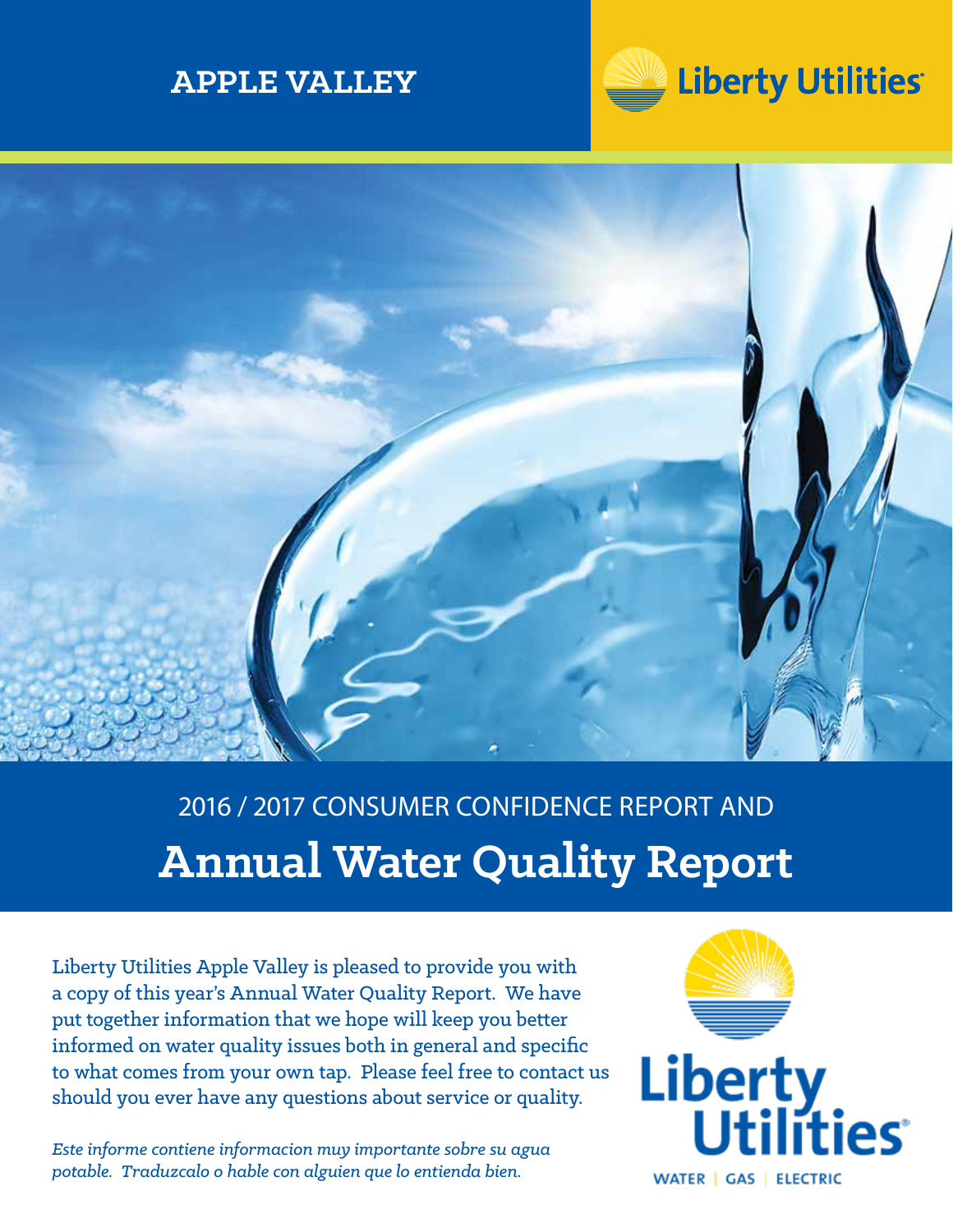# **LIBERTY UTILITIES APPLE VALLEY SOURCES**

**Liberty Utilities Apple Valley (LU-AV) pumps 100% of our source water from 20 deep wells located throughout the community. These wells draw water from the deep Alto subunit of the Mojave ground water basin. This high quality aquifer is recharged from snowmelt from the San Bernardino Mountains to the south and the Mojave River to the west. Also, the Mojave Water Agency (MWA) imports water from the California State Water project to spread in the Mojave River to help recharge the ground water. Some of the water we pump has been age-dated close to 10,000 years old by the United States Geologic Survey. That means it has been protected and naturally filtered for a very long time.**

Liberty Utilities Apple Valley (LU-AV) has provided dedicated service to its customers for 69 years. In 2016 we produced 9,204 acre-feet of high quality potable drinking water to over 21,000 residential and business customers. This equates to 3.00 billion gallons of water served over an area of approximately 50 square miles that encompasses approximately 81% of the Town of Apple Valley and portions of the surrounding area through a network of 472 miles of underground pipeline.

While we are currently experiencing low levels of growth within our system we do not expect this to last. Historically growth has come in rapid bursts followed by periods of calm. We are using this time to perform hydraulic modeling of transmission mains to ensure an adequate supply of water for the next 25 years. We are also working on a study to improve flows to the Northern part of our system allowing the Town of Apple Valley to develop its much anticipated Industrial Park.

LU-AV is constantly working to improve our service and guarantee that we have water to meet future demands. Several ways in which we are doing this is by following the suggestions of our Water Use Efficiency Plan, our Standard Water Audit Plan, and our Water Pumping Facility Maintenance programs.

As you can see, we are dedicated to maintaining and improving our water system. All this adds up to one thing: a large investment in your future!



## **What EPA Says About the Kinds of Contaminants That Might Be Found In Drinking Water**

As water travels over the surface of the land or through the ground, it dissolves naturally occurring minerals and, in some cases, radioactive material, and can pick up substances resulting from the presence of animals or from human activity. In order to ensure that tap water is safe to drink, the United States Environmental Protection Agency (EPA) and the California State Water Resources Control Board (SWRCB) prescribe regulations that limit the amount of certain contaminants in water provided by public water systems. The federal Food and Drug Administration (FDA) and SWRCB regulations also establish limits for contaminants in bottled water, which must provide the same protection for public health.

#### **Contaminants that may be present in untreated source water include:**

- **Microbial contaminants,** such as viruses and bacteria that may come from sewage treatment plants, septic systems, agricultural livestock operations, and wildlife.
- **Inorganic contaminants,** such as salts and metals, that can be naturally occurring or result from urban storm water runoff, industrial or domestic wastewater discharges, oil and gas production, mining, or farming.
- **Pesticides and herbicides** that may come from a variety of sources such as agriculture, urban storm water runoff, and residential uses.
- **Organic chemical contaminants,** including synthetic and volatile organic chemicals that are by-products of industrial processes and petroleum production, and can also come from gas stations, urban storm water runoff, and septic systems.
- **Radioactive contaminants** that can be naturally occurring or be the result of oil and gas production and mining activities.

Drinking water, including bottled water, may reasonably be expected to contain at least small amounts of some contaminants. The presence of contaminants does not necessarily indicate that water poses a health risk. The tables in this report indicate which minerals and substances have been detected in the water provided by LU-AV. More information about contaminants and potential health effects can be obtained by calling the USEPA Safe Drinking Water Hotline at 1-800-426-4791. You can also go to the following websites for more information:

**USEPA** - www.epa.gov/safewater

#### **CA State Water Resources Control Board** –

www.waterboards.ca.gov/drinking\_water/programs/index.shtml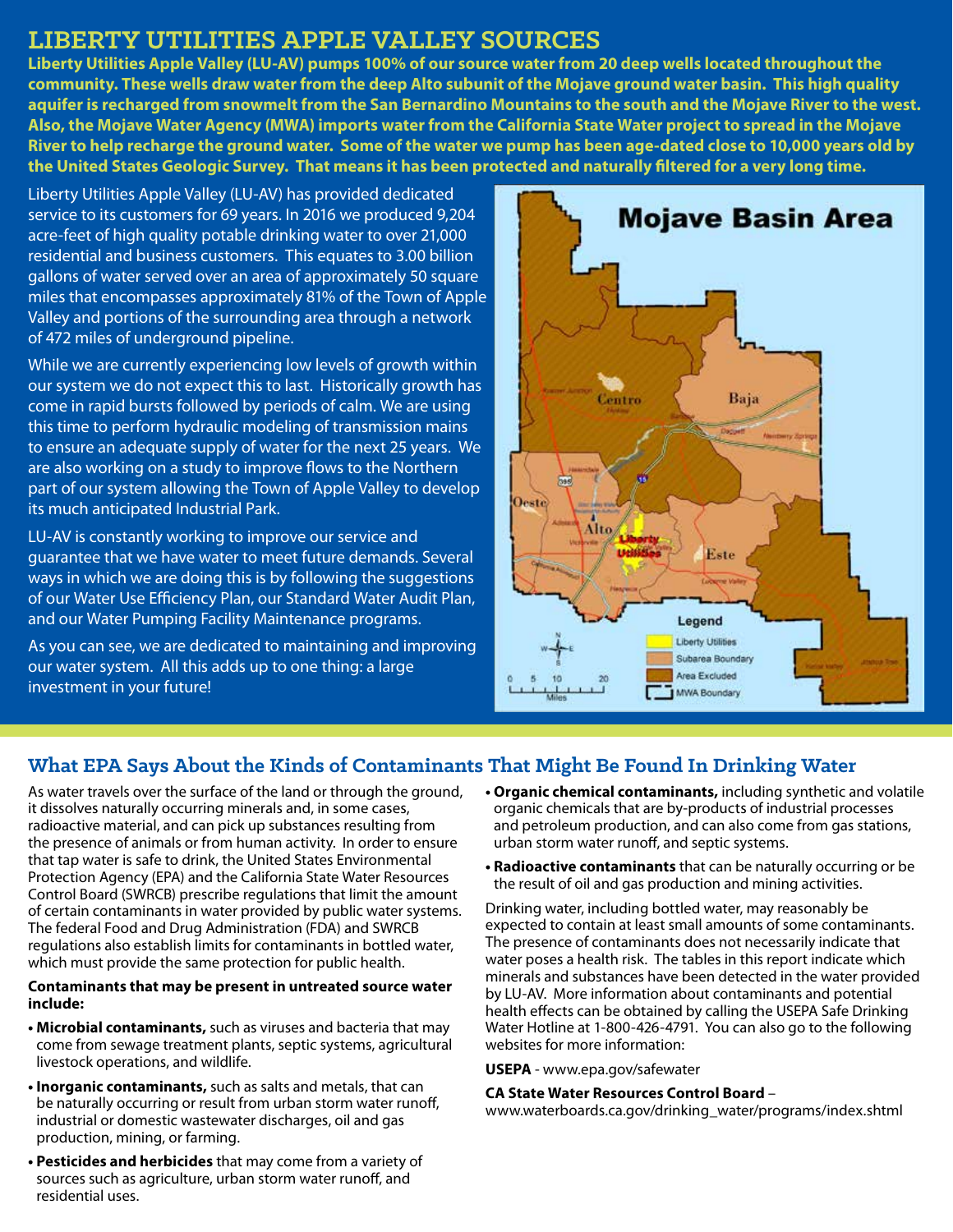## **What are drinking water standards?**

Drinking water standards are regulations that the EPA sets to control the level of contaminants in the nation's drinking water. EPA, the SWRCB and the California Public Utilities Commission (CPUC) are the agencies responsible for establishing drinking water quality standards in California. These standards are part of the Safe Drinking Water Act's "multiple barrier" approach to drinking water protection, which includes assessing and protecting drinking water sources; protecting wells and surface water; making sure water is treated as needed by the appropriate treatment technology by qualified operators; ensuring the integrity of distribution systems; and making information available to the public on the quality of their drinking water. With the involvement of EPA, SWRCB, the CPUC, drinking water utilities, communities and citizens, these multiple barriers ensure that tap water is safe to drink. The water delivered to your home meets standards required by EPA, SWRCB and CPUC. To recover the growing cost of meeting and maintaining EPA, SWRCB and CPUC standards, LU-AV submits a General Rate Case to the CPUC every three years. The CPUC is responsible for establishing water rates for LU-AV.

#### **If you would like more information about water quality, or to find out about upcoming opportunities to participate in public meetings, please call Jeremy Caudell at 760-240-8334.**

**This report describes those contaminants that have been detected in the analysis of almost 200 different potential contaminants, nearly 100 of which are regulated by EPA and the SWRCB. LU-AV is proud to tell you that there have been no contaminants detected that exceed any federal or state drinking water standards. Hundreds of samples analyzed every month and thousands every year by LU-AV contract certified laboratories assure that all primary (health related) and secondary (aesthetic) drinking water standards are being met. See the tables on the following page to see how your water quality rates.**

This report is intended to provide information for all water users. If received by an absentee landlord, a business, or a school, please share the information with tenants, employees or students. We will be happy to make additional copies of this report available. Complete records of water quality analyses are open for inspection by the public upon request. You may also access this report on the LU-AV web site at www.libertyutilities.com and navigate your way to Apple Valley.

### **Source Water Assessment Completed and Available**

The 1996 Safe Drinking Water Act amendments required states to perform an assessment of potentially contaminating activities near drinking water sources of all water utilities. In California, the SWRCB required the utilities to perform the assessments themselves. LU-AV completed the Source Water Assessment in December of 2002. The assessment has been updated since for three new wells. LU-AV wells are considered most vulnerable to the following activities associated with potential contamination of ground water in Apple Valley: high density housing, high and low density septic systems, parks, irrigated crops, golf courses and sewer collection systems. Additional activities that are potentially vulnerable for our wells are: gas stations, roads, streets, railroads, storm water injection wells, storm drain discharge points, storm water detention facilities, agricultural and irrigation water wells, historic grazing, historic waste dumps and landfills, machine shops and leaking underground storage tanks.

## **Sensitive Populations May be More Vulnerable**

A copy of the complete assessment is available at the LU-AV office and at the SWRCB San Bernardino office. You may request a summary of the assessment be sent to you by contacting Jeremy Caudell at 760-240-8334 or by calling the SWRCB office at 909-383-4328.

# **Issues to Know About**

## **Lead and Copper**

While there have never been any problems with lead or copper at LU-AV, the USEPA and the SWRCB require the following information be presented in this report. If present, elevated levels of lead can cause serious health problems, especially for pregnant women and young children. Lead in drinking water is primarily from materials and components associated with service lines and home plumbing. LU-AV is responsible for providing high quality drinking water, but cannot control the variety of materials used in plumbing components. When your water has been sitting for several hours, you can minimize the potential for lead exposure by flushing your tap for 30 seconds to 2 minutes before using water for drinking or cooking. If you are concerned about lead in your water, you may wish to have your water tested. Information on lead in drinking water, testing methods, and steps you can take to minimize exposure is available from the Safe Drinking Water Hotline or at www.epa.gov/safewater/lead.

### **Boron**

In 2011, the naturally occurring mineral Boron was detected in a rarely used LU-AV well at a level exceeding the SWRCB Notification Level (NL). The NL for Boron is 1 milligram per liter (mg/L), or part per million (ppm). The level of Boron in this well in 2013 was 1.12 mg/L. Also in 2013, LU-AV detected and confirmed Boron above the NL in one additional well, at an average level of 1.12 mg/L. The health endpoint of concern is described by the SWRCB as follows: "Non-cancer – decreased fetal weight (developmental) in rats". This is based on animal studies reviewed by the EPA. No known human health outcomes have been discovered, thus no drinking water standard currently exists for Boron. The SWRCB does not recommend that LU-AV take any corrective action unless the level of Boron in this well reaches ten times the NL, which would be 10 mg/L. LU-AV will continue to perform frequent monitoring of these wells for Boron in order to track any possible increases. The only action required by these findings was notification of the Apple Valley Town Council and LU-AV customers in this Consumer Confidence Report.

## **Unregulated Contaminant Monitoring**

The Safe Drinking Water Act requires EPA to identify unregulated contaminants for potential regulation. Every five years, EPA identifies a list of unregulated contaminants to be monitored for by the nation's water utilities over a three-year period. This monitoring occurred in 2013 – 2015 with the third UCMR. LU-AV has monitored for a total of 29 chemical contaminants from all of our wells spread out over the three years along with a corresponding sampling from the distribution system reflecting water from each well. Once EPA has obtained this occurrence data nationally, they are required to determine if there is a meaningful opportunity for increased health protection of drinking water by regulating these contaminants. The findings from this monitoring are reported in this year's Consumer Confidence Report.

Some people may be more vulnerable to contaminants in drinking water than the general population. Persons with compromised immune systems such as those with cancer undergoing chemotherapy, persons who have undergone organ transplants, people with HIV/AIDS or other immune system disorders, some elderly, and infants can be particularly at risk from infections. These people should seek advice about drinking water from their health care provider. The USEPA and the national Centers for Disease Control (CDC) have guidelines on appropriate means to lessen the risk of infection by Cryptosporidium and other microbial contaminants. These are available by calling the Safe Drinking Water Hotline at 1-800-426-4791.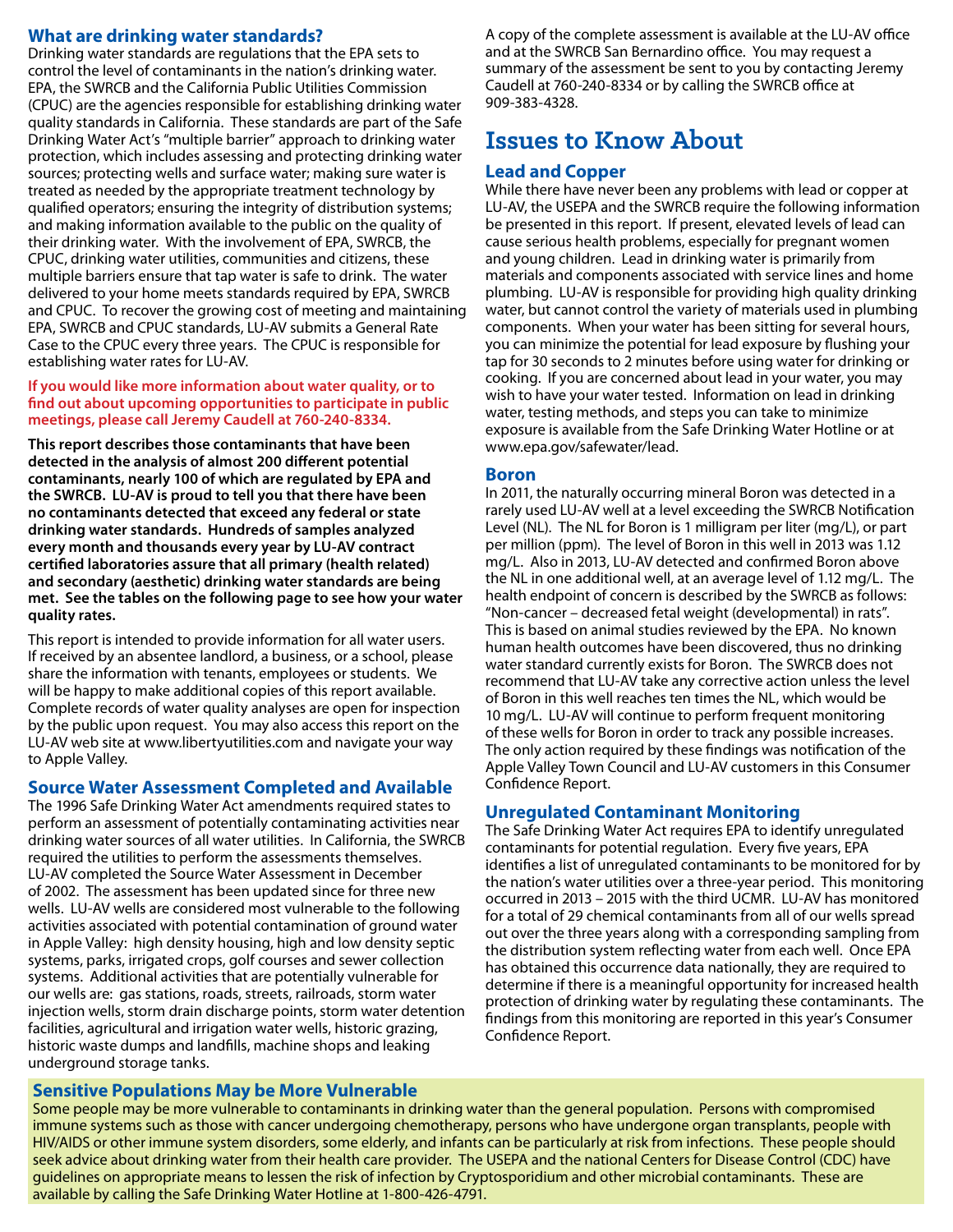# **WATER RESULTS** LIBERTY UTILITIES Apple Valley 2016 / 2017 Annual Water Quality Report

Updated: 02/13/17

| <b>PRIMARY STANDARDS</b>                                                                      | Water Quality Parameters Detected in Liberty Utilities Apple Valley Wells |                  |                                |                                                    |                                                  |                                                              |                                                                                                                                                                                                    |  |
|-----------------------------------------------------------------------------------------------|---------------------------------------------------------------------------|------------------|--------------------------------|----------------------------------------------------|--------------------------------------------------|--------------------------------------------------------------|----------------------------------------------------------------------------------------------------------------------------------------------------------------------------------------------------|--|
| Mandatory (health-related)<br><b>INORGANIC CHEMICALS</b>                                      | <b>State</b><br><b>MCL</b>                                                | PHG or<br>(MCLG) | <b>Units of</b><br>Measurement | LU-AV Range<br>(including<br>highest value)        | Average<br>for LU-AV<br>Wells (a)                | b) LU-AV Date of<br>last Measurement                         | <b>Potential Sources of Contamination</b>                                                                                                                                                          |  |
| Arsenic                                                                                       | 10                                                                        | 0.004            | ppb                            | $2 - 5$                                            | $<$ 2                                            | 2014/15/16                                                   | Erosion of natural deposits; runoff from orchards; glass and electronics<br>production wastes                                                                                                      |  |
| <b>Fluoride</b>                                                                               | $\overline{2}$                                                            | $\mathbf{1}$     | ppm                            | $0.2 - 1.0$                                        | 0.50                                             | 2014/15/16                                                   | Erosion of natural deposits; discharge from fertilizer and aluminum<br>factories; water additive that promotes strong teeth (not added by LU-AV)                                                   |  |
| Hexavalent Chromium ( $Cr + 6$ )                                                              | 10                                                                        | 0.02             | ppb                            | $< 1.0 - 6.8$                                      | 2.1                                              | 2015/16                                                      | Erosion of natural deposits, discharge from electroplating factories,<br>leather tanneries, wood preservations, chemical synthesis, refractory<br>production, and textile manufacturing facilities |  |
| Nitrate (as N)                                                                                | 10                                                                        | 10               | ppm                            | $< 0.6 - 5.8$                                      | 1.4                                              | 2016                                                         | Erosion of natural deposits; runoff and leaching from fertilizer use;<br>leaching from septic tanks and sewers                                                                                     |  |
| <b>RADIONUCLIDES</b>                                                                          |                                                                           |                  |                                |                                                    |                                                  |                                                              |                                                                                                                                                                                                    |  |
| <b>Gross Alpha</b>                                                                            | 15                                                                        | (0)              | pCi/L                          | $<$ 3 - 4.9                                        | <b>ND</b>                                        | 2007 - 2014                                                  | <b>Erosion of natural deposits</b>                                                                                                                                                                 |  |
| Uranium                                                                                       | 20                                                                        | 0.43             | pCi/L                          | $<1 - 7.7$                                         | <b>ND</b>                                        | $2007 - 2014$                                                | <b>Erosion of natural deposits</b>                                                                                                                                                                 |  |
|                                                                                               |                                                                           |                  |                                |                                                    |                                                  |                                                              |                                                                                                                                                                                                    |  |
| 2016 LEAD AND COPPER<br><b>MONITORING</b>                                                     | <b>Action</b><br>Level<br>(AL)                                            | PHG or<br>(MCLG) | <b>Units of</b><br>Measurement | <b>Number</b> of<br><b>Samples</b><br>Collected    | No. of Sites<br>Exceeding<br><b>Action Level</b> | 90th Percentile<br><b>Level Detected</b>                     | <b>Potential Sources of Contamination</b>                                                                                                                                                          |  |
| Copper (e)                                                                                    | 1300                                                                      | 300              | ppb                            | 30 <sup>°</sup>                                    | 0                                                | 0.078                                                        | Internal corrosion of household water plumbing systems                                                                                                                                             |  |
| Lead (e)                                                                                      | 15                                                                        | $\overline{2}$   | ppb                            | 30 <sup>°</sup>                                    | 0                                                | <b>ND</b>                                                    | Internal corrosion of household water plumbing systems                                                                                                                                             |  |
|                                                                                               |                                                                           |                  |                                |                                                    |                                                  |                                                              |                                                                                                                                                                                                    |  |
|                                                                                               |                                                                           |                  |                                |                                                    |                                                  |                                                              |                                                                                                                                                                                                    |  |
|                                                                                               |                                                                           |                  |                                |                                                    |                                                  | Water Quality Parameters Measured in the Distribution System |                                                                                                                                                                                                    |  |
| <b>DISTRIBUTION SYSTEM</b>                                                                    | <b>State</b><br><b>MCL</b>                                                | PHG or<br>(MCLG) | <b>Units of</b><br>Measurement | <b>LU-AV Range</b><br>(including<br>highest value) | Average for<br>LU-AV                             | (b) LU-AV Date of<br>last Measurement                        | <b>Potential Sources of Contamination</b>                                                                                                                                                          |  |
| <b>Chlorine residual</b>                                                                      | <b>MRDL</b><br>$=4$                                                       | $MRDLG = 4$      | ppm                            | $< 0.2 - 1.3$                                      | 0.5                                              | weekly                                                       | Added for disinfection purposes                                                                                                                                                                    |  |
| Color                                                                                         | 15                                                                        | none             | units                          | $<3-5$                                             | $\sf ND$                                         | monthly                                                      | Naturally occurring organic materials                                                                                                                                                              |  |
| Heterotrophic Plate Count Bacteria                                                            | <b>NS</b>                                                                 | none             | CFU/ml                         | $<1 - 340$                                         | <1                                               | weekly                                                       | Naturally present in the environment                                                                                                                                                               |  |
| Total Trihalomethanes (TTHM's) (f)                                                            | $80\,$                                                                    | none             | ppb                            | $9.2 - 16$                                         | 13                                               | quarterly                                                    | By-product of drinking water disinfection                                                                                                                                                          |  |
| Turbidity                                                                                     | 5                                                                         | none             | <b>NTU</b>                     | $< 0.1 - 3.9$                                      | 0.10                                             | monthly                                                      | Soil runoff                                                                                                                                                                                        |  |
|                                                                                               |                                                                           |                  |                                |                                                    |                                                  |                                                              |                                                                                                                                                                                                    |  |
| <b>SECONDARY STANDARDS</b><br>Aesthetic standards (non-health<br>related) CHEMICAL PARAMETERS | State<br><b>MCL</b>                                                       | PHG or<br>(MCLG) | Units of<br><b>Measurement</b> | LU-AV Range<br>(including<br>highest value)        | Average<br>for LU-AV<br>Wells (a)                | b) LU-AV Date of<br>last Measurement                         | <b>Potential Sources of Contamination</b>                                                                                                                                                          |  |
| Chloride                                                                                      | 500                                                                       | none             | ppm                            | $5.0 - 280$                                        | 24                                               | 2014/15/16                                                   | Runoff / leaching from natural deposits; seawater influence                                                                                                                                        |  |
| <b>Specific Conductance</b>                                                                   | 1,600                                                                     | none             | umho/cm                        | $200 - 1500$                                       | 343                                              | 2014/15/16                                                   | Substances that form ions when in water; seawater influence                                                                                                                                        |  |
| Sulfate                                                                                       | 500                                                                       | none             | ppm                            | $9 - 220$                                          | 38                                               | 2014/15/16                                                   | Runoff / leaching from natural deposits; industrial wastes                                                                                                                                         |  |
| <b>Total Dissolved Solids (TDS)</b>                                                           | 1,000                                                                     | none             | ppm                            | 120 - 1100                                         | 207                                              | 2014/15/16                                                   | Runoff / leaching from natural deposits                                                                                                                                                            |  |